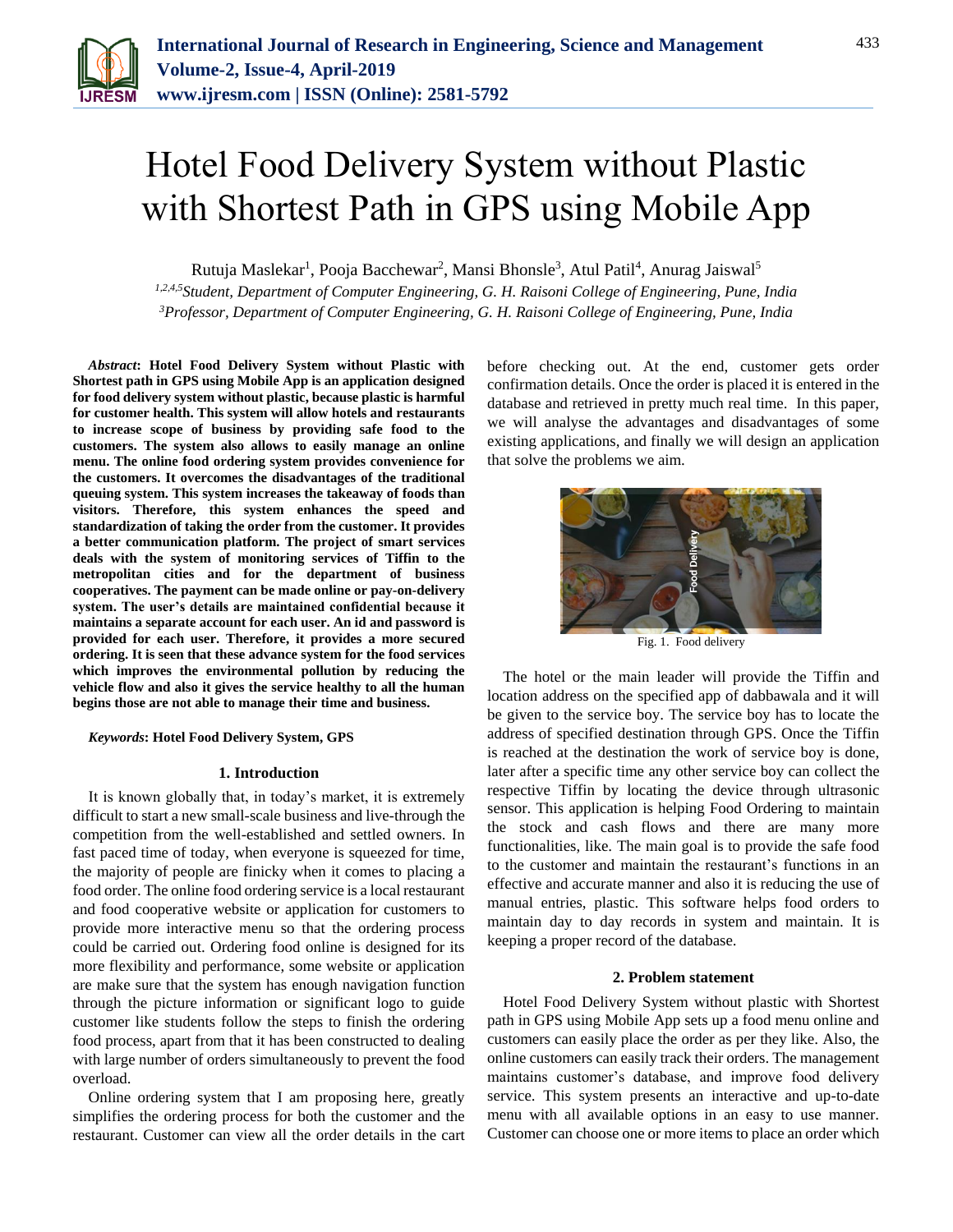

will be added in the Cart. In this system uses a Stainless Steel Tiffin rather than Plastic Container for food packing. Delivery Person Delivers Tiffin to Respective Address, We Are Giving 12 Hrs. Times to Customer for Finishing the Food Items and Return Tiffin to Delivery Person We can used shortest path for Food delivery. The payment can be made online or cash or payon-delivery system. For more secured ordering separate accounts are maintained for each user by providing them an ID and a password.

# **3. Literature review**

- 1. Kirti Bhandge, Tejas Shinde International Journal of Advanced Research in Computer Science Technology (IJARCST 2015). Automated Food ordering system is proposed which will keep track of user orders smartly. By means of android application for Tablet PCs this system was implemented. The front end was developed using JAVA, Android and at the backend MySQL database was used.
- 2. Customer using a Smartphone is cons Varsha Chavan, Priya Jadhav, Snehal Korade, "Implementing Customizable Online Food Ordering System Using Web Based Application", International Journal of Innovative Science, Engineering Technology(IJISET) 2015 idered as a basic assumption for the system. When the customer approach to the restaurant, the saved order can be confirmed by touching the Smartphone. The list of selected preordered items shall be shown on the kitchen screen, and when confirmed, order slip shall be printed for further order processing.
- 3. International Journal of Advanced Research in Computer Science Technology (IJARCST 2015). An application of integration of hotel management systems by web services technology is presented. Ordering System Kitchen Order Ticket (KOT), Billing System, Customer Relationship Management system (CRM) are held together by the Digital Hotel Management. Add or expand of hotel software system in any size of hotel chains environment was possible with this solution.
- 4. Ashutosh Bhargave, Niranjan Jadhav, Apurva Joshi, S. R Lahane, "Digital Ordering System for Restaurant Using Android" (2010.) Research work aims to design and develop a wireless food ordering system in the restaurant. Technical operations of Wireless Ordering System (WOS) including systems architecture, function, limitations and recommendations were presented in this system. It was believed that with the increasing use of handheld device such as PDAs in restaurants, pervasive application will become an important tool for restaurants to improve the management aspect by minimizing human errors and by providing higher quality customer service. Special color background and some special page icon, through understanding about the main elements that affect the app design, the team consider that it may be minimize time form app selection. Whereas, through common issues and the development trend in the markets, the team could learn the

mobile screen limitation may illustrate that the small size has a negative effect for users to use it. To overcome this problem, the team want to add the new function to show the different restaurants in the map, ensure that users have their own positions among restaurants, this design may reduce the unnecessary steps during checking restaurants process.

- 5. Along with customer feedback for a restaurant a design and execution of wireless food ordering system was carried out. It enables restaurant owners to setup the system in wireless environment and update menu presentations easily. Smart phone has been integrated in the customizable wireless food ordering system with real-time customer feedback implementation to facilitate real-time communication between restaurant owners and customers.
- 6. The purpose of this study was to investigate the factors that influence the attitude of internet users towards online food ordering in Turkey among university students. A Technology Acceptance Model (TAM) developed by Davis in 1986 was used to study adoption of Web environment for food ordering. Trust, Innovativeness and External Influences are added to the model as main factors along with TAM. This paper highlights some of the limitations of the conventional paper based and PDA-based food ordering system and proposed the low-cost touch screen based Restaurant Management System using an android Smartphone or tablet as a solution.

# **4. Proposed system**

To overcome the limitations of above system, an Online Food Ordering System based on Internet of Things is proposed. It is a wireless food ordering system using android devices. Android devices have gained immense popularity and have revolutionized the use of mobile technology in the automation of routine task in wireless environment. Android is a Linux based operating system for mobile devices such as smartphones and tablets. . One of the Objective is to design a system that is able to accommodate huge amount of orders at a time and automatically compute the bill. To evaluate its performance and acceptability in terms of security, user-friendliness, accuracy and reliability is an important objective. Delivery provides delivery services as well as marketing and order services, allowing it to provide food from restaurants that do not normally provide delivery services. It makes this application much easier for users to use. In another word, it has a good usability.

Service Consumer, Owner of Mess/Restaurant, and Employee of mess. Open the app and click on menu list users will see a drop-down list of possible menus that may be searched which shows the number of these types of restaurants. Then he/she will search and select restaurant or home-based food service based on his category and as well as service that is veg or non-veg. Here the main function is, in what pattern user will search the service so for that purpose a part of Geo-Hashing Algorithm is used, and GPS system should be on. Person can